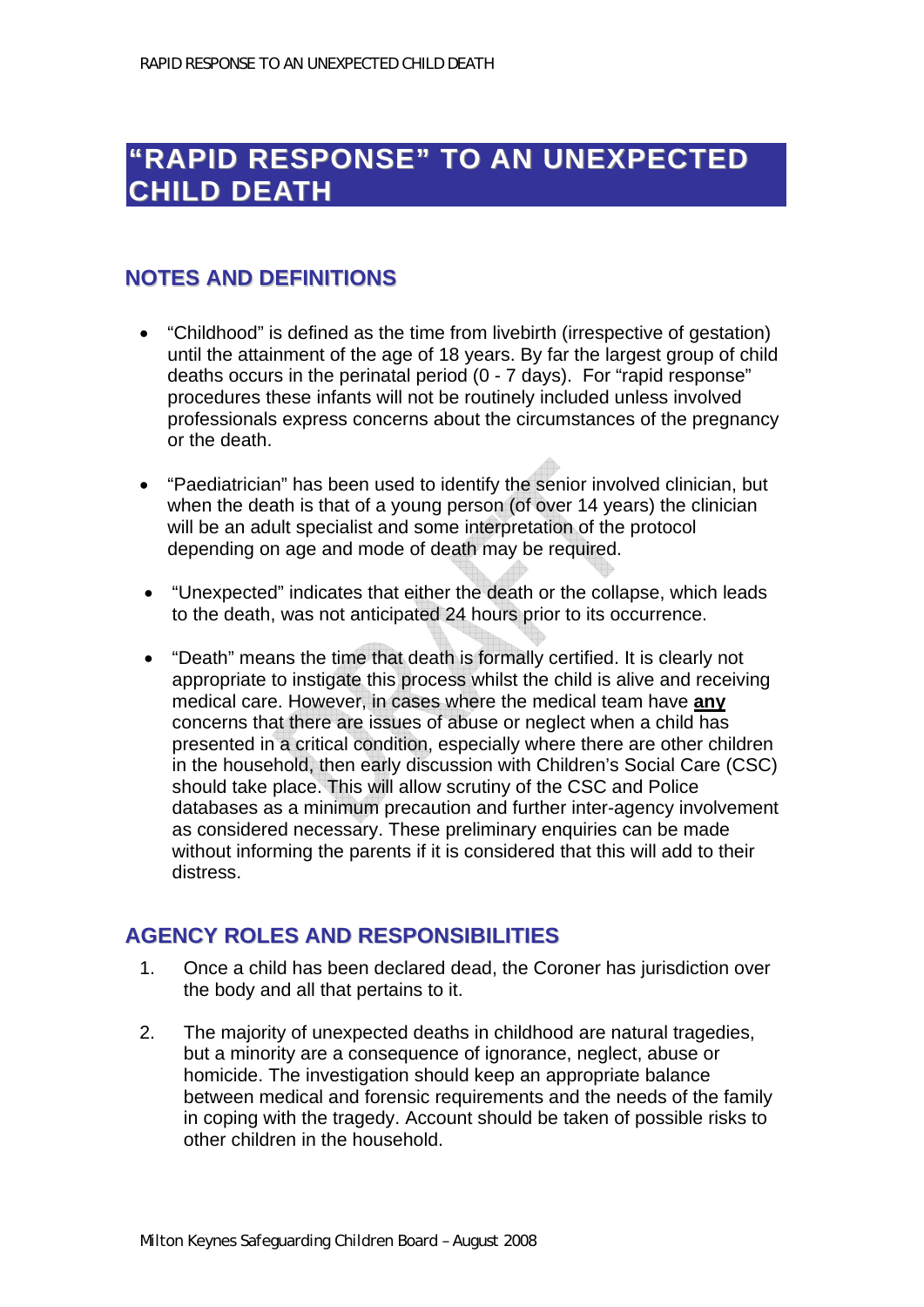- 3. Professionals should approach the investigation with an open mind and families should be treated with sensitivity, discretion and respect. Professionals must be aware that as the number of child deaths due to natural causes decreases, the proportion of such deaths which could be attributed to neglect or abuse is likely to increase.
- 4. There should be a multi-agency approach involving collaboration among: accident and emergency (A&E) department staff, ambulance staff, named and designated doctors and nurses in child protection, Coroners, coroners' officers, general practitioners (GP's), health visitors, midwives, paediatricians, pathologists, police and social workers.
- 5. In each agency a senior person with suitable training and experience should be identified as having responsibility for implementation of the protocol, including continuing training for all relevant staff.
- 6. The Designated Doctor for Child Protection will take the strategic lead for rapid response within Health but the input from a consultant paediatrician in individual cases will be from the consultant involved in the initial event as at present (involved paediatrician).
- 7. The Detective Inspector for the CAIU together with the BCU Detective Inspector will lead for the police and the Team Manager (referral and assessment) for the local authority.

# **INVESTIGATING THE UNEXPECTED DEATH OF A CHILD**

- 8. Children found dead at home should usually be taken into the A&E department, not to the mortuary, and resuscitation should be initiated unless clearly inappropriate. There are situations where it is obvious that a body is beyond resuscitation and needs either to remain at the death scene for forensic purposes or to be moved to a mortuary. This will be a decision for the police in consultation with the Coroner as outlined in the Murder Investigation Manual or in the case of road deaths, the Road Death Investigation Manual.
- 9. On arrival in the A&E department the parents should be allocated a member of staff to care for them and should normally be given the opportunity to hold and spend time with their child at a later point while in the A&E department. They should also be offered mementoes *eg* a lock of hair or a photo.
- 10. As soon as possible after arrival, the child should be examined by a consultant paediatrician and a careful history should be taken from the parents.
- 11. A standard set of investigative samples should be taken.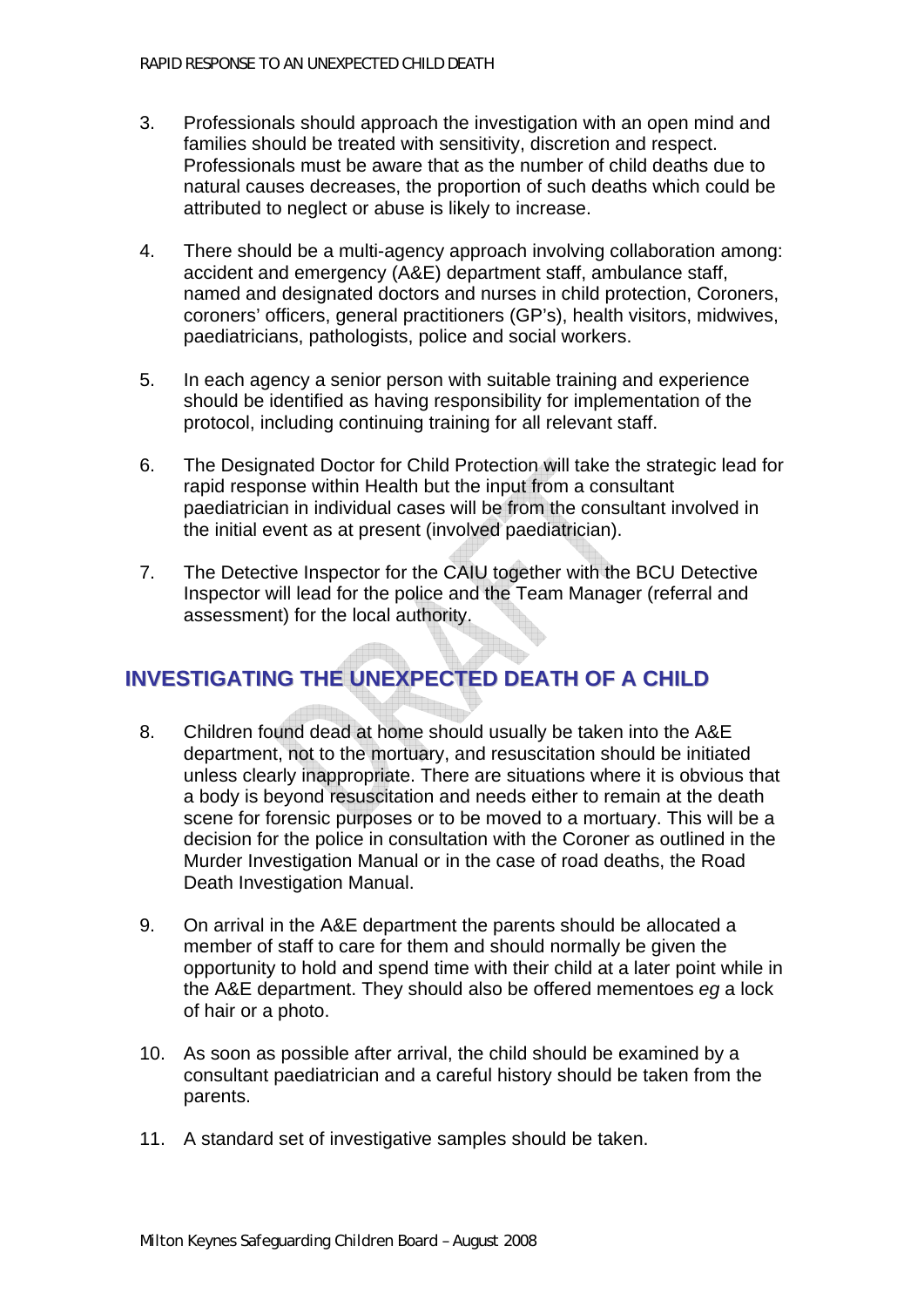- 12. When the child is pronounced dead, the paediatrician should break the news to the parents/carers, and explain police and Coroner involvement and the need for a post-mortem examination, including that tissue blocks and slides will be taken and retained permanently as part of the pathology medical record. The paediatrician should also give the parents the opportunity to donate tissues or organs. This requires the Coroner's permission.
- 13. As soon as death has been confirmed, notification should be given to the Coroner (via the coroner's officer), the police and the primary care team.

# **INITIAL STRATEGY DISCUSSION**

- 14. An initial strategy discussion should be held between the lead professionals (the paediatrician, the senior investigating officer in consultation with the CAIU DI and the duty team at Children's Social Care). This is usually done by telephone
	- To agree their approach
	- To ensure continuing close collaboration
	- To ascertain whether any agency has any relevant information about the child, other close family members and members of the household
- 15. Further notification of the child's death (as per the "Communicating the Death of a Child in Hospital" protocol) should be completed.
- 16. In most cases a formal strategy meeting will be convened urgently by Children's Social Care. There will be situations where the circumstances of the death are straightforward and this is not required.
- 17. If the death is suspicious or significant concerns are raised at any stage about the possibility of abuse or neglect, a decision will be taken for the police to become the lead agency, and take primacy in the investigation. In this case the police must inform a Senior Investigating Officer (SIO) from Major Crime, who will take responsibility for investigating the child's death. In these circumstances consultation must take place with the police, to ensure no compromise of information to the parents/carers or those close to them, who may be responsible for or contributed to the cause of death.
- 18. Otherwise Health remains the lead agency.

#### **INITIAL ACTION**

19. In the case of Sudden Unexplained Infant Death (Cot Death) the police are responsible for investigating the circumstances of the death, and may have to secure the death scene. There will be a visit to the scene of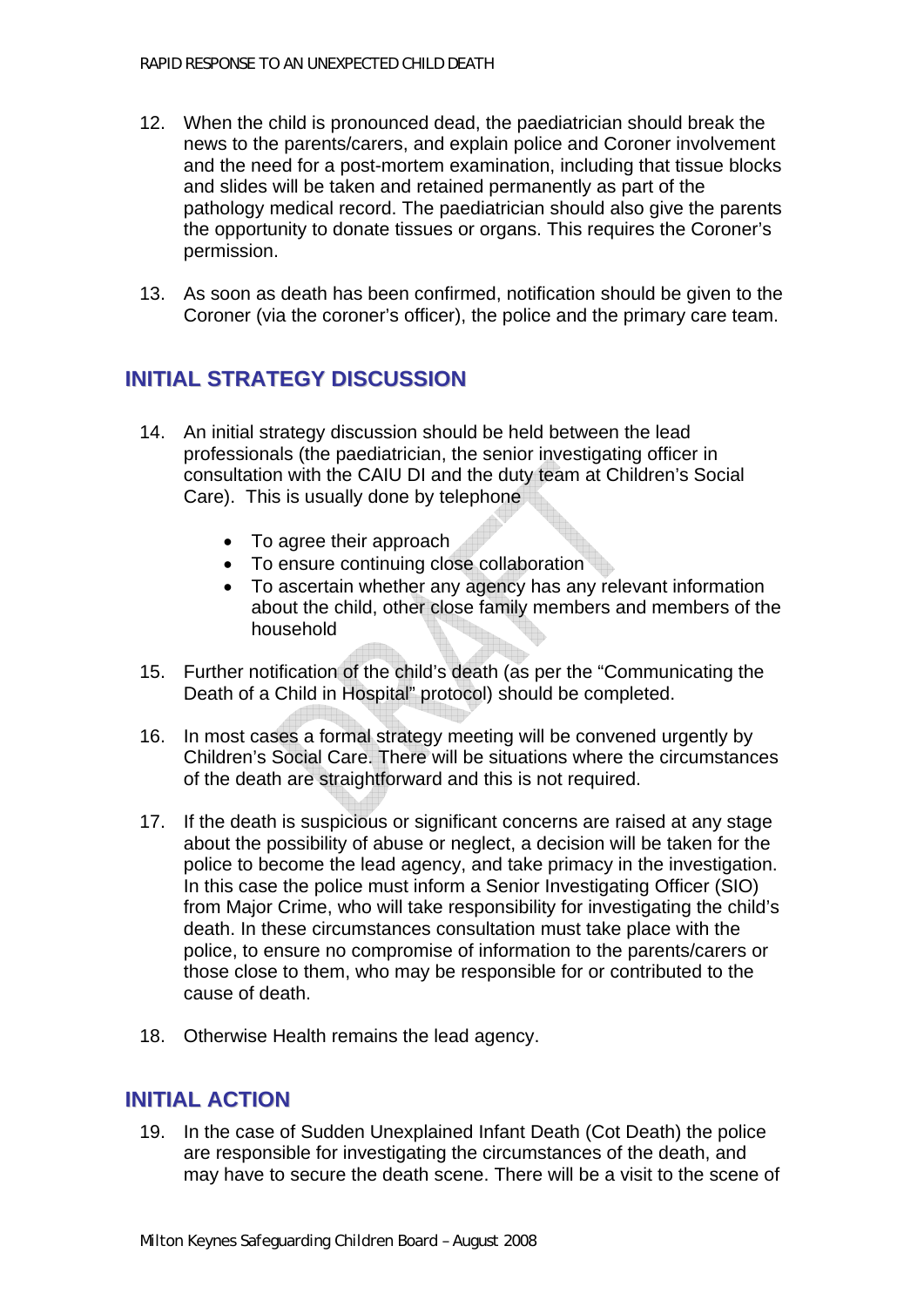the death (preferably within 24 hours). Consideration should be given to making this joint visit by Police (ideally CAIU) and Health (ideally SUDI Health Visitor), however there may be reasons for this to take place separately. The SUDI health visitor should discuss his/her findings with the paediatrician to pass on to the pathologist and should compile a written report for the case discussion. The Police are responsible for providing the Coroner with a report from the scene visit and subsequent investigation into the death.

20. The involved paediatrician should compile a report for the coroner and the pathologist, based upon the clinical circumstances of the death, the history obtained in hospital and at the home visit and a review of all relevant medical and social records.

# **SUBSEQUENT ACTION**

- 21. The coroner will order a post-mortem examination to be carried out as soon as possible, preferably within 48 hours, by the most appropriate pathologist. In most cases, this should be a paediatric pathologist, following a recommended protocol, but if significant concerns have been raised about the possibility of homicide, abuse or neglect, a Home Office approved paediatric pathologist should take the lead. If the post-mortem examination reveals no sufficient identifiable cause of death, whether or not any concerns have been raised during the post-mortem examination or previously about the possibility of abuse or neglect, the pathologist should categorise the death as "unexplained pending further investigations" and the coroner should in every case hold an inquest.
- 21. If the post mortem indicates death from abuse or neglect.
	- The police will commence a criminal investigation
	- Action will be taken to safeguard other children in the household
	- The MKSCB should be notified, via the MKSCB Business Manager on 01908 254373
- 22. The paediatrician should discuss the results of the post-mortem examination with the parents at the earliest opportunity, unless there is an outstanding police investigation.

### **FINAL CASE DISCUSSION**

23. A case discussion meeting should be held once the results of the main post mortem tests are available, approximately 8-12 weeks after death. This meeting should involve those who knew the child well and those who investigated the death: GP, health visitor and involved paediatrician as core and, (where appropriate) midwife, SUDI health visitor, other paediatrician if caring for the child, SIO,CAIU, and social worker. All relevant information concerning the circumstances of the death, the